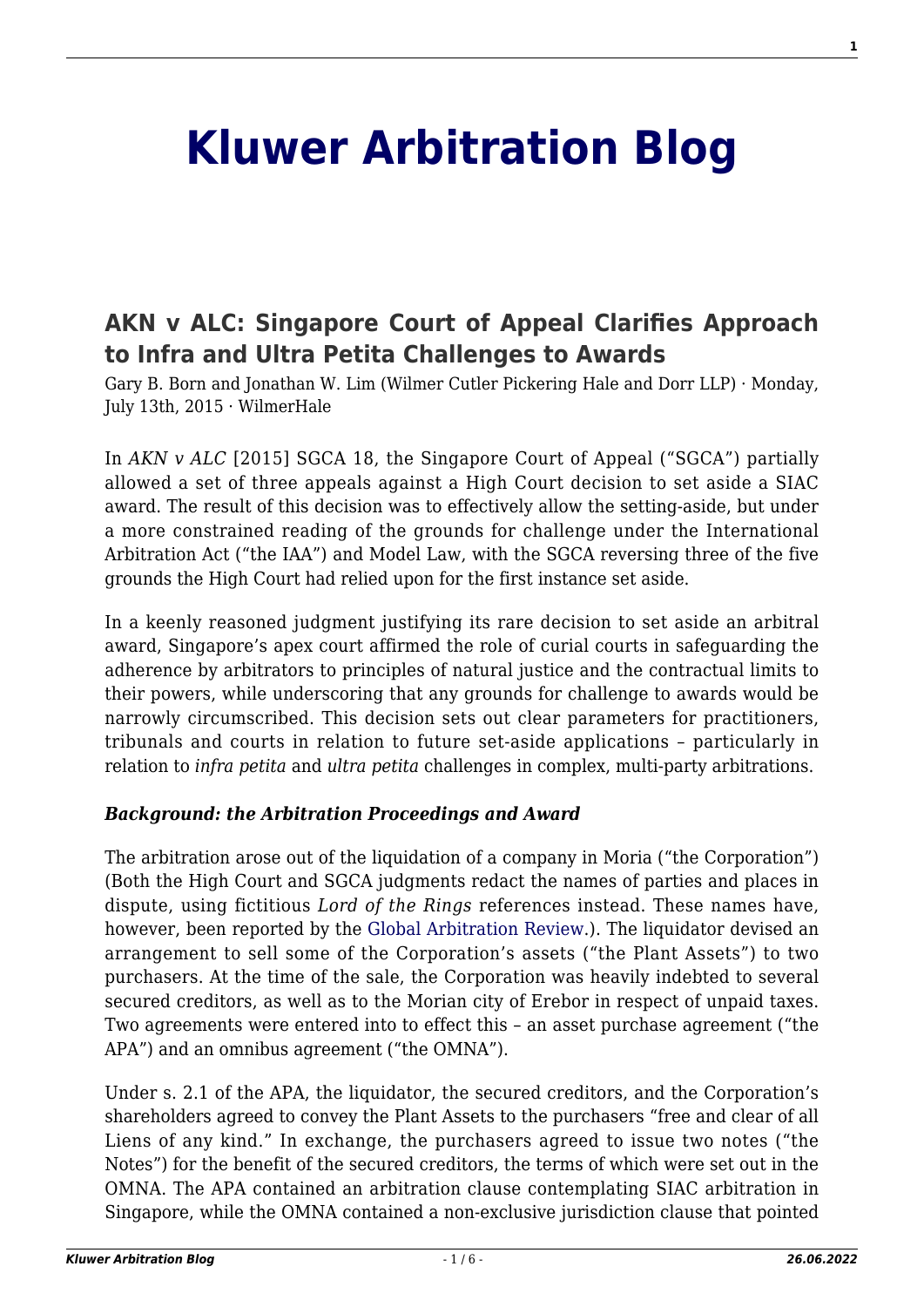to the Morian courts.

Under the APA, a condition precedent for the transaction closing was the approval by the Erebor authorities of a deferred payment scheme for the unpaid taxes. The liquidator procured a tax amnesty agreement ("the TAA") with the Erebor authorities, which deferred the unpaid taxes and allowed them to be settled in eight instalments over eight years. The TAA was liable to be revoked if any taxes were not paid on time.

A dispute arose shortly after the closing, when certain tax liabilities were not paid as instalments fell due, and the TAA was subsequently revoked. Upon revocation, the purchasers stopped payment under the Notes, and commenced arbitration in Singapore against the liquidator, the Corporation's shareholders and 24 secured creditors. The purchasers claimed for losses caused by the liquidator and secured creditors' breach of their obligation under the APA to transfer clean title, and for the secured creditors' failure to settle certain "Lost Land Claims" brought by third parties against a portion of the Plant Assets.

The Tribunal found for the claimant purchasers, and awarded: (a) US\$80 million in damages for the loss of an opportunity to earn profits as a result of the liquidator's and the secured creditors' failure to transfer clean title; (b) US\$23.7 million as an indemnity in respect of the Lost Land Claims; and (c) a declaration that the purchasers were entitled to suspend performance of their payment obligations under the Notes.

By the time of the arbitral proceedings, some of the original secured creditors had sold their rights under the notes to third parties, including a number of investment funds. These funds were not named as respondents to the arbitration and joined the proceedings only belatedly – 8 days after the commencement of the merits hearing. In both the proceedings and the award, the Tribunal treated the funds interchangeably with, and as part of, the secured creditors.

#### *First Instance Decision*

The liquidator, 11 of the secured creditors and the funds then applied to the High Court to set aside the award. Collectively they raised a total seven grounds for challenging the award –framed either as a breach of natural justice pursuant to s. 24(b) of the IAA read with Art. 34(2)(a)(ii) of the Model Law, or excess of jurisdiction pursuant to Art. 34(2)(a)(iii) of the Model Law. In particular, they argued that the Tribunal:

i. failed to consider the liquidator's arguments, evidence and submissions on whether ss. 2.1 and 7.1 of the APA was qualified by the TAA;

ii. failed to consider the liquidator's and the secured creditor's arguments, evidence and submissions on the issue of whether the purchasers were responsible for the revocation of the TAA;

iii. in awarding damages for a loss of opportunity to earn profits, exceeded its jurisdiction by dealing with a matter that had not been submitted to it;

iv. in awarding damages for a loss of opportunity to earn profits, failed to give the liquidator and secured creditors an opportunity to address the Tribunal on the issue;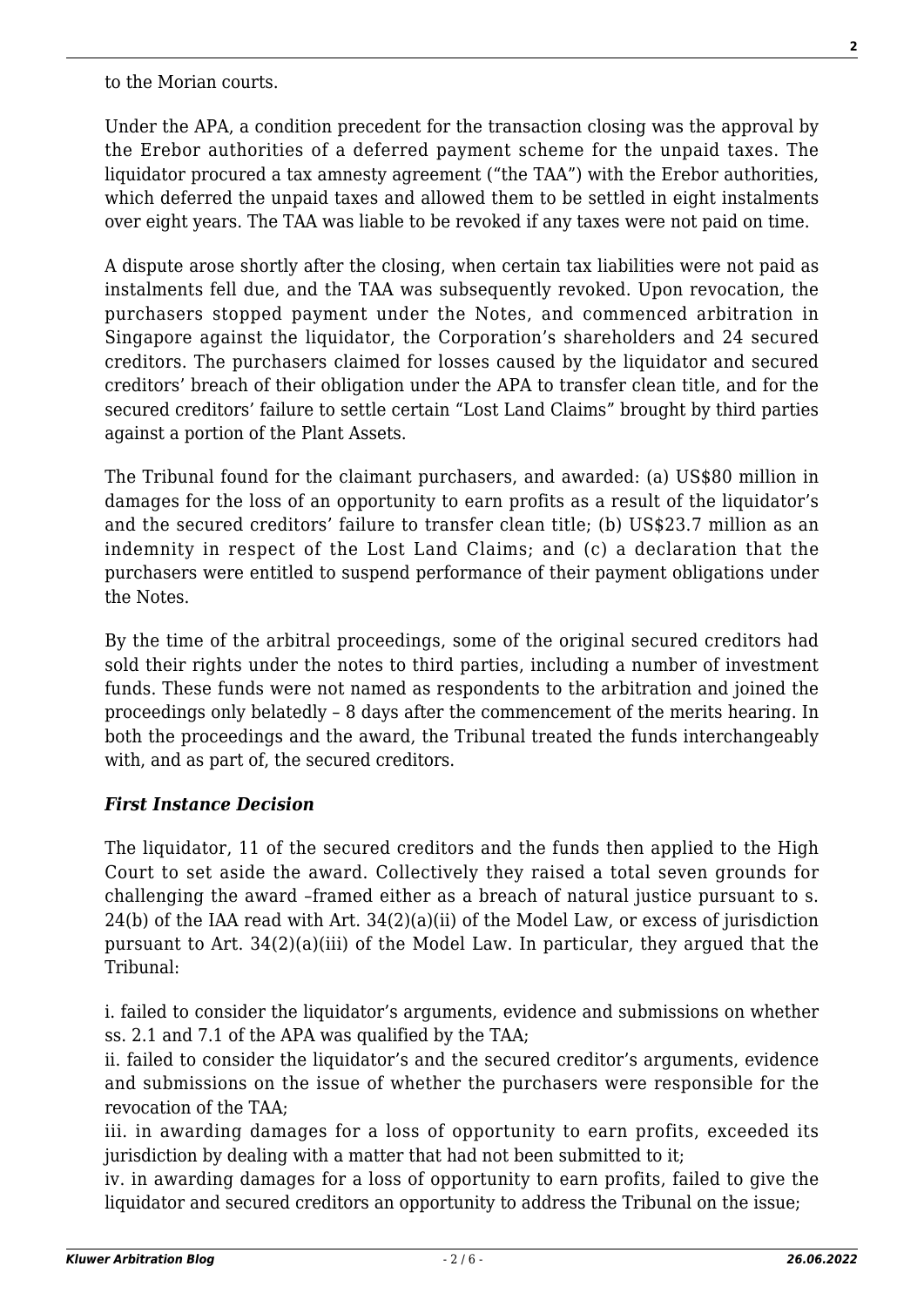v. failed to consider the secured creditors' arguments, evidence and submissions in relation to the Lost Land Claim;

vi. exceeded its jurisdiction by granting relief in respect of the OMNA and the Notes; and

vii. exceeded its jurisdiction or acted in breach of natural justice by holding the funds liable along with the other secured creditors for breaches of the APA.

The High Court set aside the award, finding that each of the first five grounds was satisfied and would provide an independent basis for setting aside the whole award. The High Court also held that the sixth ground was satisfied and that the seventh ground was not made out, i.e. the Tribunal had neither exceeded its jurisdiction nor acted improperly in relation to the funds – but these conclusions were immaterial in light of its other findings.

## *Decision of the Court of Appeal*

On appeal, the SGCA reversed the High Court's decision on four of the seven grounds. Although the judgment affirmed the setting-aside of the award on the fourth, fifth and seventh grounds, it also severely cautioned the High Court for going too far in scrutinizing faults in the award and impermissibly engaging with the merits of the underlying dispute, and restricted the effect of any successful challenge only to affected portions of the award.

Regarding the first ground, the SGCA disagreed with the High Court's view that the Tribunal was "rejecting an argument that was never made to it" and "ignoring the arguments that were made to it" by mischaracterizing the liquidator's primary argument (that the TAA had *qualified* its obligation to deliver clean title) and adopting a secondary version of that argument (that the the TAA *postponed* the obligation) instead. The SGCA found that, in its view, there was no breach of natural justice because the Tribunal did engage the liquidator's primary argument, and in fact rejected it on the evidence – it might be said that this rejection was wrong, or even based on a misunderstanding, but there could be no inference that the Tribunal had failed to apply its mind at all to the argument.

As for the second ground, the SGCA accepted the High Court's view that the Tribunal had gotten into a muddle on the issue of responsibility for revocation – attributing the argument made by the secured creditors to the liquidator and then discrediting the argument on the basis that it had been advanced by the wrong party – but found that this was not a sufficient basis to set aside the award as the arbitrators had applied their minds to the issue and arguments, however erroneously. The SGCA also held that any breach of natural justice would have in any event been immaterial, as the Tribunal had treated the issue of responsibility for revocation as irrelevant to the question of breach.

The third and fourth grounds concern the Tribunal's re-characterization of the purchasers' claim from one for loss of profits to one for a loss of an *opportunity* to earn profits. The parties had proceeded on the former claim throughout the arbitration, and the latter characterization had emerged only on the final day of a 20 day hearing. The SGCA disagreed with the High Court that this amounted to an excess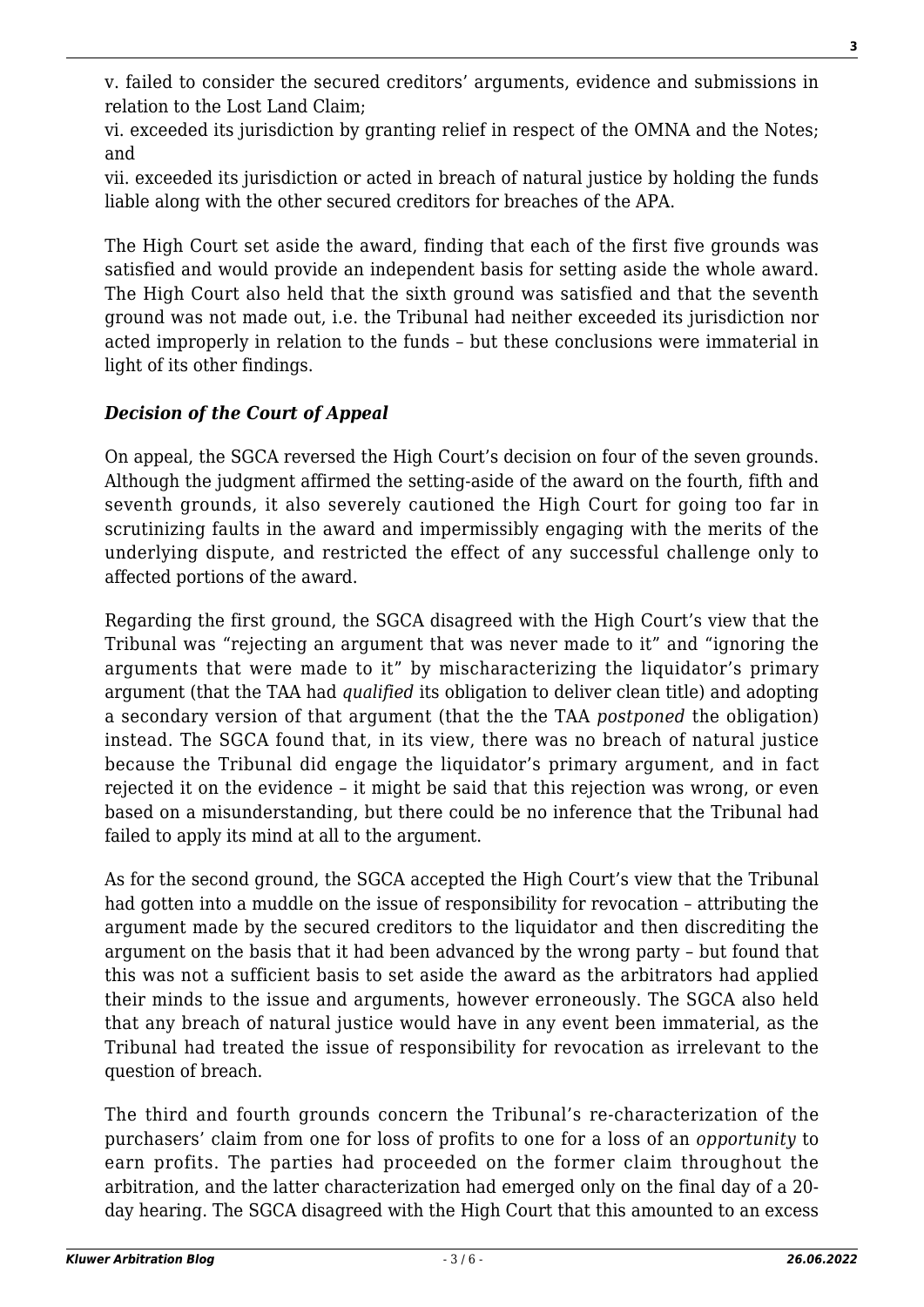of jurisdiction, and held that the loss of chance claim was subsumed within the purchasers' claim for generic damages.

But the SGCA agreed with the High Court that, because the point was raised *sua sponte* by the Tribunal only at the eleventh hour, the parties were denied the opportunity to address the Tribunal on a material issue. The Tribunal reached its conclusions on the quantum of the chance lost (55%) without submissions having been sought or made, and the secured creditors did not have the opportunity to adduce factual or expert evidence on the issue. This was held to be a breach of natural justice, although the SGCA qualified that only the affected portions of the award – i.e. relating to the "loss of opportunity" claim – would be set aside.

The SGCA also agreed with the High Court that the Tribunal had failed to consider the secured creditors' arguments in relation to the Lost Land Claims (that the time for performance had not yet expired and they might still fulfil their obligation to deliver clean title), and that this was a breach of natural justice that caused material prejudice. While reiterating that the threshold of proof for such challenges was very high – any inferences had to be "clear and virtually inescapable – the SGCA held that this was met on the facts because the Tribunal had mistakenly thought the point had been conceded by counsel, and thus failed to apply its mind at all to the merits of the secured creditor's argument. In contrast to the High Court, however, the SGCA annulled only the part of the award on the Lost Land Claims.

The sixth and seventh grounds were jurisdictional challenges concerning the scope of and parties to the arbitration agreement in the APA. The SGCA agreed with the High Court that the Tribunal did not have jurisdiction over disputes relating to payment obligations under the Notes, as these fell within s. 10.3 of the APA, which excludes arbitration and invokes the dispute resolution mechanism in the OMNA. As for the funds, the SGCA disagreed with the High Court and found that the funds had merely vested a limited jurisdiction in the Tribunal to make findings of fact in relation to the payment obligations under the Notes, as they had purchased rights under those Notes – but did not vest jurisdiction in the Tribunal to determine whether they had assumed obligations under the APA to the purchasers qua secured creditors, with liabilities in excess of US\$100 million.

### *Commentary*

While reaching a substantially unchanged outcome, the SGCA's reversal of the High Court's grounds of decision makes clear the high threshold that needs to be met by a successful challenge on *infra petita* or *ultra petita* grounds under Singapore law. The judgment also illustrates the difficult task faced by curial courts in relation to such challenges, which requires judges to conduct careful scrutiny of the parties' arguments, the hearing transcripts and the awards – but without allowing this to descend into a "disguised appeal" on the merits.

Even though there is no provision under the Model Law or the IAA for dealing expressly with annulment on *infra petita* grounds – unlike, for example, s. 68(2)(d) of the English Arbitration Act – the Singapore courts have analyzed and will address the failure to consider material issues or claims in the parties' submissions as a potential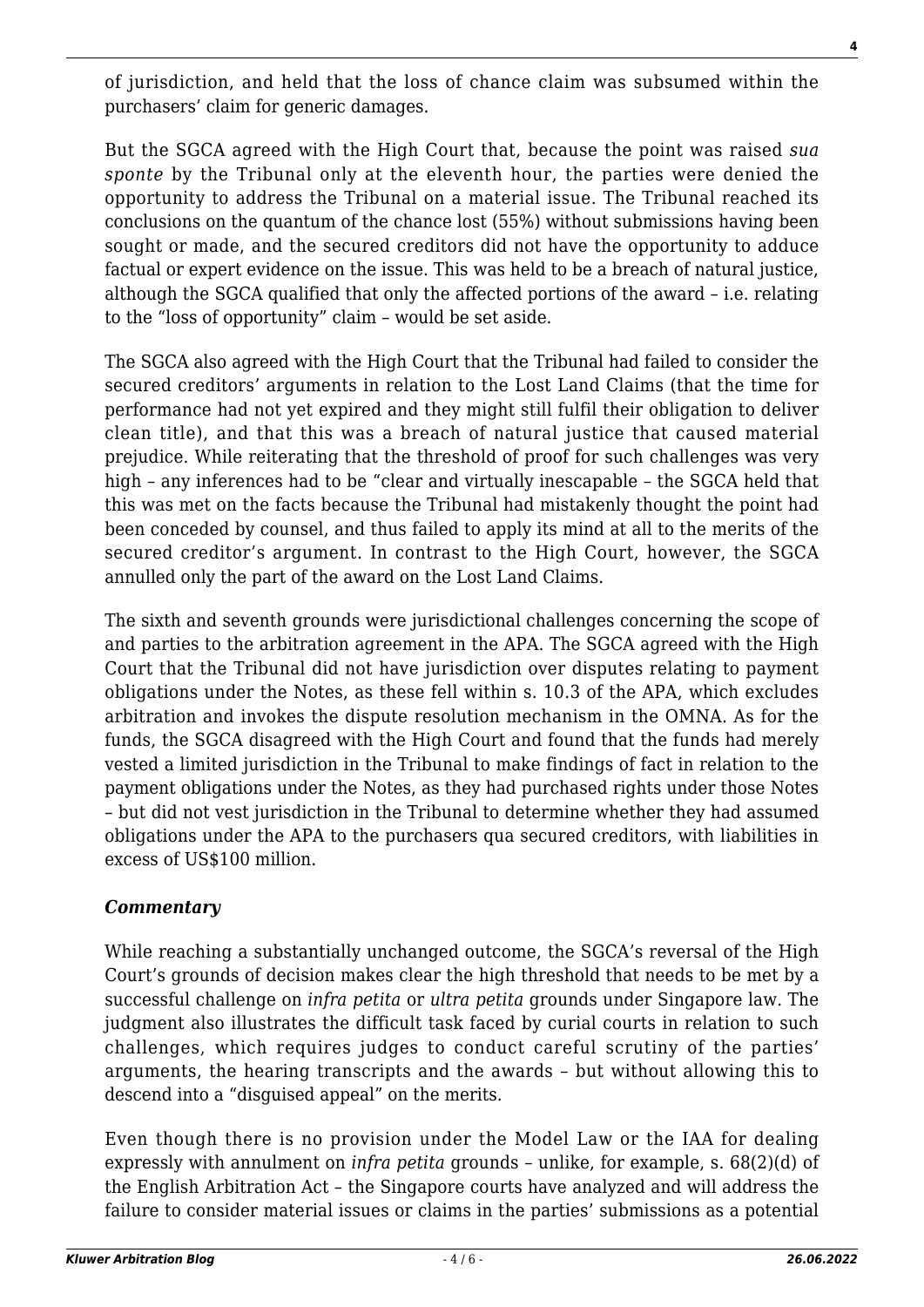breach of natural justice that would justify a set-aside (s. 24(b) of the IAA and Art.  $34(2)(a)(ii)$  of the Model Law). This is in contrast to the approach of some jurisdictions such as France, where an award cannot be set aside on *infra petita* grounds. (See Judgment of 27 May 2010, *M. Cohen v. Société Total Outre Mer SA*, Case No. 09/08191 (Paris Cour d'appel). See also G. Born, International Commercial Arbitration, 2nd ed., 2014, at p. 3294.)

The better approach is the one taken by the SGCA in *AKN v ALC*, which is similar to the Swiss approach and provides that awards may be subject to annulment when tribunals have decided *infra petita* and failed to consider a material issue or argument, thereby causing prejudice – although there is a presumption rebuttable only by incontrovertibly clear evidence that the arbitrators have addressed all the issues and claims submitted to them. (See G. Born, International Commercial Arbitration, 2nd ed., 2014, at p. 3294; Judgment of 10 December 2012, DFT\_4A\_635/2012 (Swiss Federal Tribunal).) This very high standard was ultimately met in *AKN v ALC* because the Tribunal had closed its mind to the issue entirely, on the mistaken assumption that the point was "gone" and already conceded by counsel.

*AKN v ALC* also clarifies the approach of the Singapore courts to *ultra petita* challenges. The judgment makes clear that when a tribunal decides on a different legal basis that none of the parties had relied on in submissions, challenges based on excess of jurisdiction or authority will be hard to sustain – unless the tribunal awards relief or decides an issue that the parties did not seek in a manner completely unrelated to the other issues or relief sought. Otherwise, Singapore courts will generally accord substantial deference to the arbitrators in terms of their powers to grant relief and the scope of the reference. (See also *PT Prima International Development v Kempinski Hotels SA* [2012] 4 SLR 98.)

In such scenarios, the real issue will be whether the parties have had a reasonable opportunity to address or respond to the new point or basis for decision, and whether that point is so material that the denial of such opportunity caused prejudice. The arbitrators are entitled to form different characterizations of legal or factual issues; but, as *AKN v ALC* shows, to the extent this raises new points not previously addressed in submissions, witness statements or expert reports – particularly in relation to the quantum and basis for calculating of damages – the parties must be given a reasonable opportunity to respond.

#### **Profile Navigator and Relationship Indicator**

Offers 6,200+ data-driven arbitrator, expert witness and counsel profiles and the

*To make sure you do not miss out on regular updates from the Kluwer Arbitration Blog, please subscribe [here](http://arbitrationblog.kluwerarbitration.com/newsletter/). To submit a proposal for a blog post, please consult our [Editorial Guidelines.](http://arbitrationblog.kluwerarbitration.com/editorial-guidelines/)*